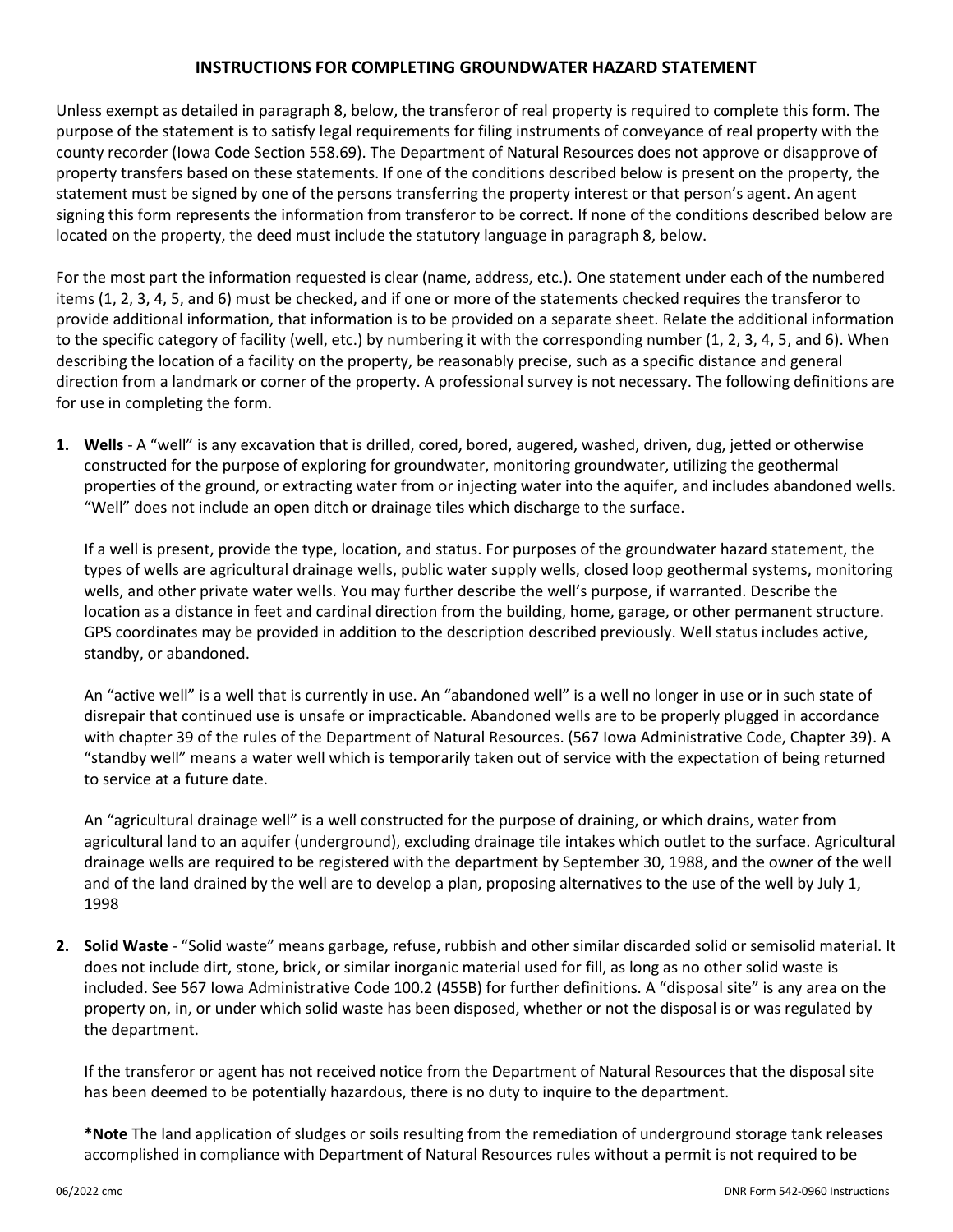reported as the disposal of solid waste or hazardous waste. (See Iowa Code section 558.69)

Information in regard to a solid waste disposal site shall be included in [Attachment #1.](https://www.iowadnr.gov/Portals/idnr/uploads/forms/5420960a.pdf)

**3. Hazardous Wastes** - "Hazardous waste" is defined in Iowa Code section 455B.411, 567 Iowa Administrative Code 141.2 (455B), and federal regulations referenced therein. It is generally defined as waste that poses a threat to human health or the environment. It includes wastes which are ignitable, corrosive, toxic, explosive, violently reactive, or specifically listed as hazardous in the Code of Federal Regulations (40 CFR 261). EXCLUDED are household wastes, agricultural wastes returned to the soil as fertilizers or soil conditioners, agricultural chemicals applied or disposed of by a farmer in accordance with the manufacturer's instructions, triple-rinsed agricultural chemical containers disposed of by farmers (where the rinsate is used as makeup water in the tankmix and applied at appropriate rates), and other specific materials. Persons are legally required to be aware of hazardous waste laws.

Information in regard to a solid waste disposal site shall be included in [Attachment #1.](https://www.iowadnr.gov/Portals/idnr/uploads/forms/5420960a.pdf)

- **4. Underground Storage Tanks** "Underground storage tank" means one or a combination of tanks, including underground piping connected to the tanks, used to contain an accumulation of regulated substances, and the volume of which is 10 percent or more beneath the surface of the ground. "Regulated substances" include petroleum products and hazardous or toxic materials identified in 567 Iowa Administrative Code 135.2 (455B). Underground storage tank does not include:
	- a. Farm or residential tanks of 1,100 gallons or less capacity used for storing motor fuel for noncommercial purposes. But See 455B.473(4))
	- b. Tanks used for storing heating oil for consumptive use on the premises where stored.
	- c. Residential septic tanks.
	- d. Pipeline facilities regulated by state or federal law.
	- e. A surface impoundment, pit pond, or lagoon.
	- f. A storm water or wastewater collection system.
	- g. A flow-through process tank.
	- h. A liquid trap or associated gathering lines directly related to oil or gas production and gathering operations.
	- i. A tank in an underground area such as a basement or mine, if the tank is on or above the surface of the floor.
	- j. Pipes connected to the above exclusions.

"Tank type" means the material of construction (steel, fiberglass reinforced plastic [FRP], or other [specify]), and any internal or external protection such as a protective coating or wrapping, or cathodic protection.

- **5. Private Burial Sites** "Private Burial Site" means one or more graves containing human remains. For each site the transferor shall state the location of the site. For each decedent buried on the property the transferor shall state all known identifying information of that decedent including name, date of death, and date of birth.
- **6. Private Sewage Disposal System** "Private Sewage Disposal System" means a system which provides for the treatment or disposal of domestic sewage from four or fewer dwelling units or the equivalent of less than 16 individuals on a continuing basis, including domestic waste, whether residential or nonresidential, but not including industrial waste of any flow rate except as provided for in 567 Iowa Administrative Code 68.11(455B). "Private sewage disposal system" includes, but is not limited to, septic tanks, holding tanks for waste, chemical toilets, impervious vault toilets and portable toilets.

Beginning July 1, 2009, prior to any transfer of ownership of a building where a person resides, congregates, or is employed that is served by a private sewage disposal system, the sewage disposal system serving the building shall be inspected. In the event that weather or other temporary physical conditions prevent the certified inspection from being conducted, the buyer shall execute and submit a binding acknowledgment with the county board of health to conduct a certified inspection of the private sewage disposal system at the earliest practicable time and to be responsible for any required modifications to the private sewage disposal system as identified by the certified